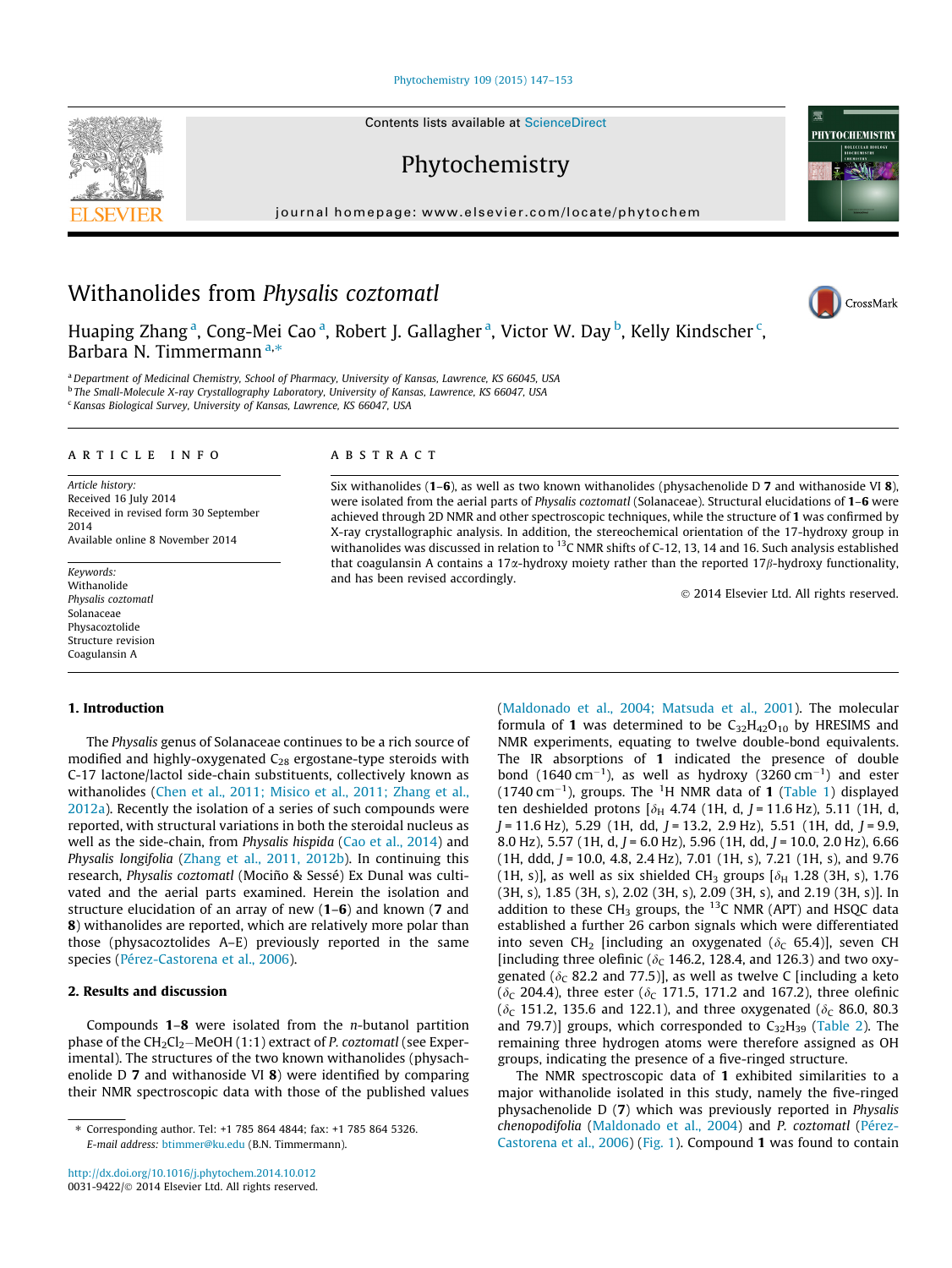<span id="page-1-0"></span>three identical features also observed in 7: (1) a nine-carbon sidechain  $[\delta_{C-20}$  79.7 (C),  $\delta_{C-21}$  19.6 (CH<sub>3</sub>),  $\delta_{C-22}$  82.2 (CH),  $\delta_{C-23}$  34.9 (CH<sub>2</sub>),  $\delta_{C-24}$  151.2 (C),  $\delta_{C-25}$  122.1 (C),  $\delta_{C-26}$  167.2 (C),  $\delta_{C-27}$  13.1 (CH<sub>3</sub>) and  $\delta_{C-28}$  20.8 (CH<sub>3</sub>)] containing anx,  $\beta$ -unsaturated  $\delta$ -lactone [two vinylic CH<sub>3</sub> ( $\delta_{H-27}$  2.02, 3H, s; and  $\delta_{H-28}$  1.85, 3H, s), and an oxygenated CH ( $\delta_{H-22}$  5.29, 1H, dd, J = 13.2, 2.9 Hz)] unit; (2) a 1-oxo-2,5-diene [ $\delta_{C-1}$  204.4 (C),  $\delta_{C-2}$  128.4 (CH),  $\delta_{C-3}$  146.2 (CH),  $\delta_{C-5}$  135.6 (C), and  $\delta_{C-6}$  126.3 (CH)] functionality within the rings A and B of the steroid nucleus; and (3) oxygenation at C-14, 17, 18, and 20  $[\delta_{H-18}$  4.74 (1H, d, J = 11.6 Hz), 5.11 (1H, d, J = 11.6 Hz);  $\delta_{C-14}$  80.3 (C),  $\delta_{C-17}$  86.0 (C),  $\delta_{C-18}$  65.4 (CH<sub>2</sub>),  $\delta_{C-20}$  79.7 (C)].

The main observed differences corresponded to the signals of ring D, where the  $-C(15)H_2-C(16)H_2$ -fragment present in 7 was absent in **1**. Instead, a <sup>1</sup>H–<sup>1</sup>H COSY fragment of –CH(OR)–CH<sub>2</sub>– [CH:  $\delta_H$  5.51 (1H, dd, J = 9.9, 8.0 Hz),  $\delta_C$  77.5; and CH<sub>2</sub>:  $\delta_H$  3.08 (1H, dd, J = 11.2, 8.0 Hz), 2.86 (1H, dd, J = 11.2, 9.9 Hz),  $\delta_c$  43.4] was observed in 1. Based on HMBC correlations [CH  $(\delta_{\rm H}$  5.51)/ OCOCH<sub>3</sub> ( $\delta_c$  171.5); OCOCH<sub>3</sub> ( $\delta_H$  2.09, 3H, s)/OCOCH<sub>3</sub> ( $\delta_c$  171.5); 17-OH ( $\delta_{\rm H}$  7.01, 1H, s)/CH<sub>2</sub> ( $\delta_{\rm C}$  43.4, C-16)] and chemical shift values [CH<sub>2</sub> ( $\delta$ <sub>C</sub> 43.4, C-16)] this OR group was identified as an acetoxyl moiety, which suggested that compound 1 is 15-acetoxyphysachenolide D. Furthermore, the ROESY correlation between H-15

 $(\delta_H$  5.51, dd, J = 9.9, 8.0 Hz) and H-18 ( $\delta_H$  5.11, d, J = 11.6 Hz) revealed that the 15-acetoxy group was in an  $\alpha$  orientation.

Finally, the structure of 1 was confirmed through a singlecrystal X-ray diffraction experiment ([Fig. 2\)](#page-3-0), and its NMR spectra were assigned on the basis of 2D-NMR data from  ${}^{1}$ H- ${}^{1}$ H COSY, multiplicity edited-HSQC, HMBC and ROESY experiments (Tables 1 and 2). Even though oxygen was the heaviest element present in the crystal of compound 1, its absolute configuration was unambiguously determined using anomalous dispersion of the Cu X-rays while the Flack absolute structure parameter refined to a value of 0.03(3). Thus, withanolide 1 was determined as  $15\alpha$ -acetoxyphysachenolide D.

The molecular formula of compound 2 was determined to be  $C_{30}H_{42}O_{10}S$  by HRESIMS and NMR experiments. The NMR spectroscopic data of 2 (Tables 1 and 2) were almost identical to those of 7, except for the ring A signals, where the olefinic protons of the conjugated 1-oxo-2-ene moiety present in 7 were absent in 2. Instead, the  $^{13}$ C NMR (APT) and HSQC of 2 showed resonances for an isolated keto ( $\delta_c$  211.5), a CH<sub>2</sub> [ $\delta_c$  46.3;  $\delta_H$  3.23 (1H, dd, J = 12.7, 6.1 Hz) and 3.12 (1H, m)], and an oxymethine [ $\delta$ <sub>C</sub> 74.5 (CH);  $\delta$ <sub>H</sub> 5.06 (1H, brs)] group. These observations suggested that compound 2 was 2,3-dihydro-3-O-sulfonylphysachenolide D. This

Table 1

| <sup>1</sup> H NMR spectroscopic data [ $\delta_H$ ( <i>J</i> in H <sub>z</sub> )] of withanolides <b>1–6</b> in C <sub>5</sub> D <sub>5</sub> N (400 MHz). |  |  |
|-------------------------------------------------------------------------------------------------------------------------------------------------------------|--|--|
|-------------------------------------------------------------------------------------------------------------------------------------------------------------|--|--|

| $\mathbf{2}$<br>3<br>5<br>$\mathbf{1}$<br>4<br>6<br>Pos.<br>2<br>5.96 dd (10.0, 2.1)<br>5.96 dd (10.0, 2.0)<br>3.23 dd (12.7,<br>2.95 dd (12.0, 5.0),<br>5.99 dd (10.0, 2.0)            |                       |  |
|-----------------------------------------------------------------------------------------------------------------------------------------------------------------------------------------|-----------------------|--|
|                                                                                                                                                                                         |                       |  |
| 6.1 Hz), 3.12 m<br>$2.05 \; m$                                                                                                                                                          | 6.01 dd (10.0, 2.2)   |  |
| 3<br>5.06 brs<br>1.50 <sub>pr</sub><br>6.69 ddd (10.0, 4.9,<br>6.66 ddd (10.0, 4.8, 2.4)<br>$6.67$ ddd $(10.0, 4.9, 2.4)$<br>(2.4)<br>(2.4)                                             | 6.70 ddd (10.0, 4.8,  |  |
| 3.20 m, 2.73 m<br>3.06 m, $2.84$ t (12.1)<br>1.34 dd (6.7, 5.2), 0.11<br>3.20 d (21.9), 2.71 dd (21.9,<br>3.24 m, 2.77 m<br>4<br>dd(5.2, 4.1)<br>(4.9)                                  | 3.24 d (22.2), 2.71 m |  |
| 6<br>5.52 brs<br>3.87s<br>5.57 d (5.3)<br>5.57 d $(6.0)$<br>5.54 d $(6.0)$<br>5.56 d $(6.0)$                                                                                            |                       |  |
| $\overline{7}$<br>2.87 m, 2.14 m<br>2.39 m, 1.84 m<br>2.58 dd (13.0, 11.2),<br>2.47 m, 2.25 m<br>2.63 m, 1.90 m<br>2.39 m, 1.86 m<br>1.86 m                                             |                       |  |
| 8<br>$2.04 \text{ m}$<br>1.90 <sub>m</sub><br>2.83 t (11.2)<br>1.88 m<br>2.01 m<br>$1.95$ m                                                                                             |                       |  |
| 9<br>2.30 m<br>2.93 m<br>2.81 m<br>2.78 m<br>2.94 m<br>2.69 <sub>m</sub>                                                                                                                |                       |  |
| 2.70 m, 1.70 m<br>1.99 m, 1.58 q $(12.8)$<br>2.66 m, 1.74 m<br>2.77 m, 1.81 m<br>11<br>1.71 m, 1.58 m<br>2.68 m, 1.86 m                                                                 |                       |  |
| 12<br>2.87 m, 2.14 m<br>2.69 m, 2.09 m<br>2.52 m, 2.10 m<br>2.86 m, 2.30 m<br>2.77 m, 2.41 m<br>2.84 m, 1.84 m                                                                          |                       |  |
| 15<br>5.51 dd (9.9, 8.0)<br>1.79 m, 1.68 ddd<br>2.00 m, 1.93 m<br>1.85 m, 1.73 m<br>2.06 m, 1.54 m<br>2.03 m, 1.75 m<br>(12.6, 12.3, 7.5)                                               |                       |  |
| 16<br>3.06 m, 2.06 m<br>3.07 m, 2.04 m<br>2.77 m, 2.63 m<br>2.70 m, 2.66 m<br>3.08 dd (11.2, 8.0) 2.86<br>3.08 ddd (14.2, 12.0, 8.5),<br>dd (11.2, 9.9)<br>2.06 dd (14.2, 8.0)          |                       |  |
| 4.99 d (11.5), 4.61 d<br>5.16 d (11.1), 4.76 d<br>4.99 d (11.3), 4.69 d (11.3)<br>4.99 d (11.2), 4.59 d<br>1.49s<br>18<br>5.11 d (11.6), 4.74 d<br>(11.6)<br>(11.5)<br>(11.1)<br>(11.2) |                       |  |
| 1.21 s<br>1.27s<br>19<br>1.28 <sub>s</sub><br>1.28 <sub>s</sub><br>1.44 s<br>1.30 s                                                                                                     |                       |  |
| 1.78s<br>1.76s<br>1.75s<br>21<br>1.76s<br>1.79s<br>1.57s                                                                                                                                |                       |  |
| 5.29 dd (13.2, 2.9)<br>5.26 dd (13.5, 2.2)<br>5.03 dt (13.2, 2.1)<br>22<br>5.25 d (13.5)<br>5.37 dd (13.2, 3.3)                                                                         | 5.10 dt (12.7, 2.8)   |  |
| 23<br>3.15 m, 2.68 m<br>3.14 m, 2.65 m<br>3.11 m, 2.64 dd (13.5,<br>3.20 d (21.3), 2.71 dd (21.3,<br>3.29 m, 2.20 m<br>3.35 t (12.7), 2.31 m<br>16.0)<br>4.8)                           |                       |  |
| 2.01 s<br>27<br>2.02 s<br>2.00 s<br>2.13s<br>5.03 d (10.8), 4.76 d<br>5.03 d (10.8), 4.77 d<br>(10.8)<br>(10.8)                                                                         |                       |  |
| 1.82s<br>1.86s<br>1.96s<br>28<br>1.85 s<br>4.76 d (12.7), 4.55 d (12.7)<br>1.96s                                                                                                        |                       |  |
| $15-OAC$<br>2.19s                                                                                                                                                                       |                       |  |
| 18-OAc<br>2.09 s<br>2.16s<br>2.17 s<br>2.41 s<br>2.12s                                                                                                                                  |                       |  |
| 1'<br>4.82 d (7.7)<br>4.89 d (7.7)<br>4.97 d (7.7)<br>4.98 d (7.7)                                                                                                                      |                       |  |
| $2^{\prime}$<br>3.99 m<br>4.02 t (7.7)<br>4.04 t (7.7)<br>4.04 t (7.7)                                                                                                                  |                       |  |
| 3'<br>4.08 m<br>4.22 m<br>4.27 m<br>4.27 m                                                                                                                                              |                       |  |
| $4^{\prime}$<br>4.26 m<br>4.20 m<br>4.28 m<br>4.28 m                                                                                                                                    |                       |  |
| $5^{\prime}$<br>4.26 m<br>3.95 m<br>3.96 m<br>3.96 m                                                                                                                                    |                       |  |
| 6'<br>4.56 d (11.2), 4.35 m<br>4.85 d (11.5), 4.34 dd<br>4.57 d (11.2), 4.41<br>4.57 d (11.1), 4.41<br>(11.5, 6.3)<br>dd (11.2, 6.2)<br>dd(11.1, 4.4)                                   |                       |  |
| 1 <sup>''</sup><br>5.19 d (7.8)                                                                                                                                                         |                       |  |
| 2 <sup>''</sup><br>4.08 m                                                                                                                                                               |                       |  |
| 3''<br>4.16 t $(8.6)$                                                                                                                                                                   |                       |  |
| $4^{\prime\prime}$<br>3.99 m                                                                                                                                                            |                       |  |
| 5''<br>3.97 m                                                                                                                                                                           |                       |  |
| 6''<br>4.56 d (11.5), 4.41 dd<br>(11.5, 4.5)                                                                                                                                            |                       |  |
| 14-0H<br>7.21 s<br>7.01 br<br>7.08 s<br>7.05 s<br>7.12s<br>6.74 s                                                                                                                       |                       |  |
| 17-0H<br>7.01 s<br>6.48s<br>6.32s<br>6.89s<br>6.47s<br>6.76 s                                                                                                                           |                       |  |
| 20-OH<br>9.76s<br>9.35 br<br>9.45s<br>9.35 s<br>6.35 s<br>6.17 s                                                                                                                        |                       |  |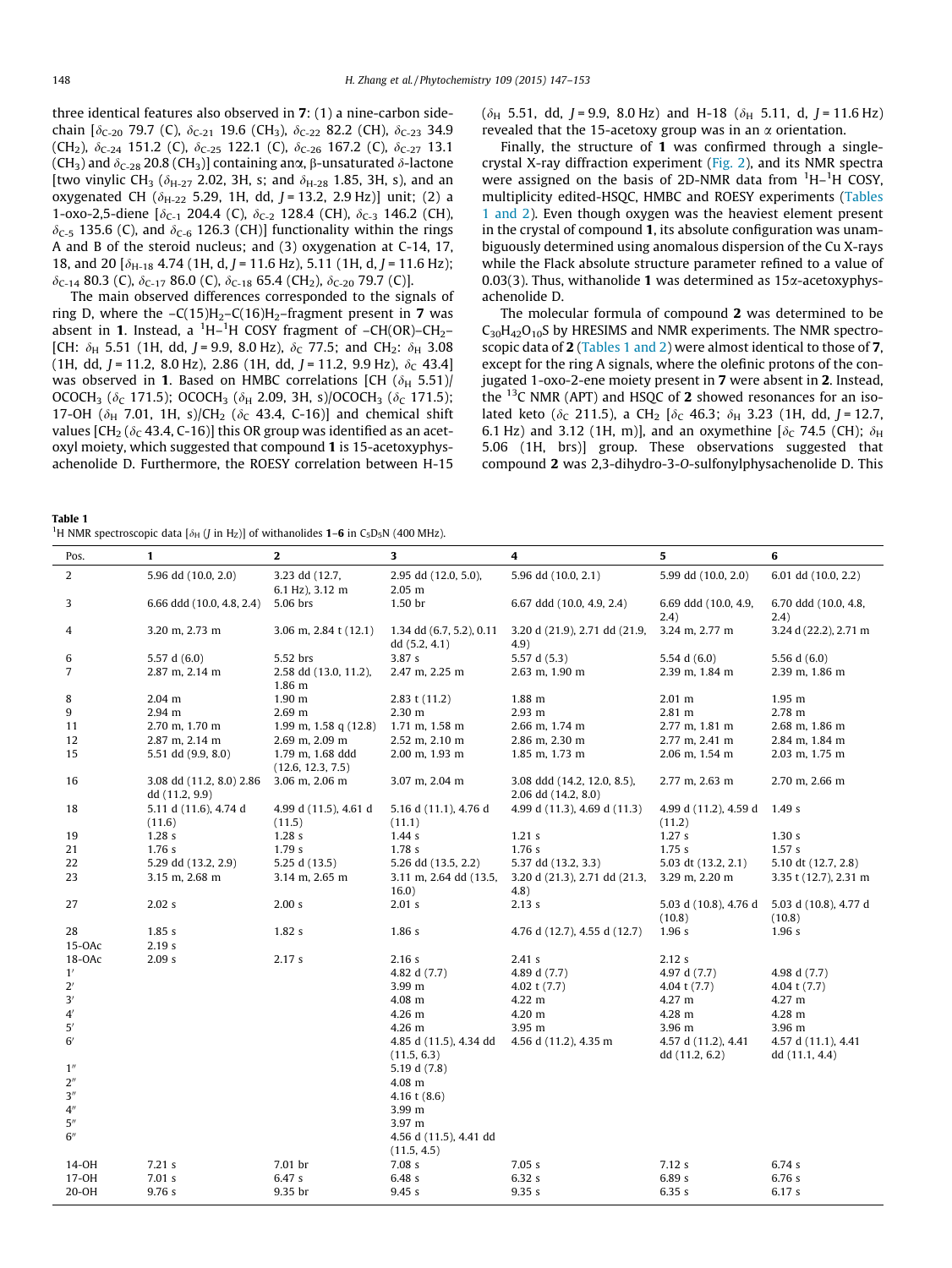<span id="page-2-0"></span>Table 2 <sup>13</sup>C NMR spectroscopic data of withanolides **1–6** in C<sub>5</sub>D<sub>5</sub>N (125 MHz).

| Pos.               | $\mathbf{1}$       |                 | $\mathbf 2$        |                 | 3                  |                 | 4                  |                 | 5          |                 | 6          |                                          |
|--------------------|--------------------|-----------------|--------------------|-----------------|--------------------|-----------------|--------------------|-----------------|------------|-----------------|------------|------------------------------------------|
|                    | $\delta\mathsf{c}$ | Mult.           | $\delta\mathsf{c}$ | Mult.           | $\delta\mathrm{c}$ | Mult.           | $\delta\mathsf{c}$ | Mult.           | $\delta c$ | Mult.           | $\delta c$ | Mult.                                    |
| $\mathbf{1}$       | 204.4              | $\mathsf{C}$    | 211.5              | C               | 218.3              | $\mathsf{C}$    | 204.5              | $\mathsf C$     | 204.4      | $\mathsf{C}$    | 204.5      | $\mathsf C$                              |
| $\overline{c}$     | 128.4              | CH              | 46.3               | CH <sub>2</sub> | 40.4               | CH <sub>2</sub> | 128.4              | CH              | 128.4      | CH              | 128.5      | CH                                       |
| 3                  | 146.2              | CH              | 74.5               | CH              | 16.9               | CH              | 146.3              | CH              | 146.4      | CH              | 146.3      | CH                                       |
| 4                  | 34.0               | CH <sub>2</sub> | 39.7               | CH <sub>2</sub> | 19.4               | CH <sub>2</sub> | 34.1               | CH <sub>2</sub> | 34.1       | CH <sub>2</sub> | 34.1       | CH <sub>2</sub>                          |
| 5                  | 135.6              | $\mathsf{C}$    | 135.7              | C               | 35.0               | C               | 136.1              | $\mathsf{C}$    | 136.3      | $\mathsf{C}$    | 136.3      | C                                        |
| 6                  | 126.3              | CH              | 127.0              | CH              | 79.6               | CH              | 126.1              | CH              | 125.4      | CH              | 125.7      | CH                                       |
| $\overline{7}$     | 26.7               | CH <sub>2</sub> | 26.9               | CH <sub>2</sub> | 31.2               | CH <sub>2</sub> | 26.7               | CH <sub>2</sub> | 25.9       | CH <sub>2</sub> | 25.9       | CH <sub>2</sub>                          |
| 8                  | 38.6               | CH              | 37.1               | CH              | 34.7               | CH              | 38.5               | CH              | 37.9       | CH              | 37.2       | $\mathsf{CH}% \left( \mathcal{M}\right)$ |
| 9                  | 37.2               | CH              | 36.7               | CH              | 40.9               | CH              | 37.0               | CH              | 37.2       | CH              | 37.1       | CH                                       |
| 10                 | 51.5               | $\mathsf{C}$    | 53.7               | $\mathsf{C}$    | 53.4               | $\mathsf{C}$    | 51.7               | $\mathsf{C}$    | 51.7       | $\mathsf{C}$    | 51.8       | C                                        |
| 11                 | 24.1               | CH <sub>2</sub> | 23.3               | CH <sub>2</sub> | 23.4               | CH <sub>2</sub> | 24.4               | CH <sub>2</sub> | 23.6       | CH <sub>2</sub> | 23.3       | CH <sub>2</sub>                          |
| 12                 | 26.8               | CH <sub>2</sub> | 26.7               | CH <sub>2</sub> | 26.7               | CH <sub>2</sub> | 26.9               | CH <sub>2</sub> | 23.8       | CH <sub>2</sub> | 28.1       | CH <sub>2</sub>                          |
| 13                 | 58.3               | $\mathsf{C}$    | 58.5               | C               | 59.1               | C               | 58.4               | $\mathsf{C}$    | 55.2       | $\mathsf{C}$    | 52.5       | C                                        |
| 14                 | 80.3               | $\mathsf{C}$    | 81.5               | C               | 82.3               | C               | 81.7               | $\mathsf{C}$    | 85.7       | $\mathsf C$     | 86.7       | C                                        |
| 15                 | 77.5               | CH              | 33.8               | CH <sub>2</sub> | 34.0               | CH <sub>2</sub> | 33.8               | CH <sub>2</sub> | 33.8       | CH <sub>2</sub> | 34.1       | CH <sub>2</sub>                          |
| 16                 | 43.4               | CH <sub>2</sub> | 37.8               | CH <sub>2</sub> | 37.8               | CH <sub>2</sub> | 38.0               | CH <sub>2</sub> | 34.3       | CH <sub>2</sub> | 33.8       | CH <sub>2</sub>                          |
| 17                 | 86.0               | $\mathsf{C}$    | 89.0               | C               | 89.1               | $\mathsf{C}$    | 89.1               | $\mathsf{C}$    | 88.7       | $\mathsf{C}$    | 88.9       | C                                        |
| 18                 | 65.4               | CH <sub>2</sub> | 65.9               | CH <sub>2</sub> | 65.7               | CH <sub>2</sub> | 65.9               | CH <sub>2</sub> | 64.4       | CH <sub>2</sub> | 19.5       | CH <sub>3</sub>                          |
| 19                 | 19.3               | CH <sub>3</sub> | 19.1               | CH <sub>3</sub> | 15.2               | CH <sub>3</sub> | 19.5               | CH <sub>3</sub> | 19.5       | CH <sub>3</sub> | 19.6       | CH <sub>3</sub>                          |
| 20                 | 79.7               | $\mathsf{C}$    | 79.5               | C               | 79.5               | C               | 79.7               | $\mathsf{C}$    | 78.6       | $\mathsf{C}$    | 78.3       | $\mathsf{C}$                             |
| 21                 | 19.6               | CH <sub>3</sub> | 19.6               | CH <sub>3</sub> | 19.5               | CH <sub>3</sub> | 19.7               | CH <sub>3</sub> | 19.5       | CH <sub>3</sub> | 20.4       | CH <sub>3</sub>                          |
| 22                 | 82.2               | CH              | 82.2               | CH              | 82.3               | CH              | 82.7               | CH              | 81.8       | CH              | 81.4       | CH                                       |
| 23                 | 34.9               | CH <sub>2</sub> | 34.9               | CH <sub>2</sub> | 35.1               | CH <sub>2</sub> | 31.8               | CH <sub>2</sub> | 35.0       | CH <sub>2</sub> | 35.0       | CH <sub>2</sub>                          |
| 24                 | 151.2              | C               | 151.4              | C               | 151.4              | C               | 149.5              | $\mathsf{C}$    | 158.9      | C               | 158.8      | C                                        |
| 25                 | 122.1              | $\mathsf C$     | 122.1              | C               | 122.1              | C               | 125.3              | C               | 123.6      | C               | 123.6      | $\mathsf C$                              |
| 26                 | 167.2              | $\mathsf{C}$    | 167.4              | C               | 167.4              | C               | 167.3              | $\mathsf{C}$    | 166.4      | C               | 166.4      | C                                        |
| 27                 | 13.1               | CH <sub>3</sub> | 13.1               | CH <sub>3</sub> | 13.1               | CH <sub>3</sub> | 13.3               | CH <sub>3</sub> | 63.8       | CH <sub>2</sub> | 63.7       | CH <sub>2</sub>                          |
| 28                 | 20.8               | CH <sub>3</sub> | 20.9               | CH <sub>3</sub> | 20.9               | CH <sub>3</sub> | 68.7               | CH <sub>2</sub> | 21.1       | CH <sub>3</sub> | 21.4       | CH <sub>3</sub>                          |
| $15-OAC$           | 171.2              | $\mathsf{C}$    |                    |                 |                    |                 |                    |                 |            |                 |            |                                          |
|                    | 21.8               | CH <sub>3</sub> |                    |                 |                    |                 |                    |                 |            |                 |            |                                          |
| 18-OAc             | 171.5              | $\mathsf{C}$    | 171.4              | $\mathsf C$     | 171.1              | $\mathsf{C}$    | 172.0              | $\mathsf C$     | 171.7      | $\mathsf{C}$    |            |                                          |
|                    | 21.9               | CH <sub>3</sub> | 21.9               | CH <sub>3</sub> | 21.9               | CH <sub>3</sub> | 22.3               | CH <sub>3</sub> | 21.9       | CH <sub>3</sub> |            |                                          |
| 1'                 |                    |                 |                    |                 | 102.3              | CH              | 104.6              | CH              | 105.3      | CH              | 105.2      | CH                                       |
| $2^{\prime}$       |                    |                 |                    |                 | 75.3               | CH              | 75.4               | CH              | 75.6       | CH              | 75.6       | CH                                       |
| 3'                 |                    |                 |                    |                 | 77.9               | CH              | 79.1               | CH              | 79.0       | CH              | 78.9       | CH                                       |
| $4^{\prime}$       |                    |                 |                    |                 | 72.1               | CH              | 72.1               | CH              | 72.1       | CH              | 72.1       | CH                                       |
| $5^{\prime}$       |                    |                 |                    |                 | 78.9               | CH              | 79.2               | CH              | 79.1       | CH              | 79.1       | CH                                       |
| 6'                 |                    |                 |                    |                 | 70.8               | CH <sub>2</sub> | 63.2               | CH <sub>2</sub> | 63.2       | CH <sub>2</sub> | 63.2       | CH <sub>2</sub>                          |
| 1 <sup>''</sup>    |                    |                 |                    |                 | 106.2              | CH              |                    |                 |            |                 |            |                                          |
| $2^{\prime\prime}$ |                    |                 |                    |                 | 75.8               | CH              |                    |                 |            |                 |            |                                          |
| 3''                |                    |                 |                    |                 | 79.6               | CH              |                    |                 |            |                 |            |                                          |
| $4^{\prime\prime}$ |                    |                 |                    |                 | 72.4               | CH              |                    |                 |            |                 |            |                                          |
| 5''                |                    |                 |                    |                 | 79.0               | CH              |                    |                 |            |                 |            |                                          |
| 6''                |                    |                 |                    |                 | 63.3               | CH <sub>2</sub> |                    |                 |            |                 |            |                                          |

was further supported by  ${}^{1}H-{}^{1}H$  COSY fragment of  $-C(2)H_{2}-$ C(3)H–C(4)H<sub>2</sub>–; the chemical shift values of H<sub>2</sub>-2 ( $\delta$ <sub>H</sub> 3.23 and 3.12) and H-3 ( $\delta$ <sub>H</sub> 5.06); as well as the HMBC correlations of H<sub>2</sub>-2, H-3/C-1 ( $\delta_c$  211.5).

Comparing the NMR spectroscopic data of 2 with the published data of a 2,3-dihydro-3 $\beta$ -O-sulfate withanolide, cilistol y [3 $\beta$ -O-sulfonyl-1-oxo-24,25:22,26-diepoxy-3 $\beta$ ,17 $\alpha$ ,26-trihydroxyergost-5-ene  $26$ -O- $\beta$ -D-glucopyranoside] established superimposable ring A signals [\(Zhu et al., 2001\)](#page-6-0). These observations, in conjunction with the large proton-proton coupling constant  $(J = 12.1 \text{ Hz})$  present in **2**[H-3/H-4 $\beta$  ( $\delta$  2.84, t, J = 12.1 Hz)], affirmed that the 3-O-sulfonyl group in 2 was in a  $\beta$  orientation. Thus, withanolide 2 was determined as 2,3-dihydro-3 $\beta$ -O-sulfonylphysachenolide D.

The molecular formula of compound 3 was determined to be  $C_{42}H_{62}O_{19}$  by HRESIMS and NMR experiments. Though the NMR spectroscopic data of 3 [\(Tables 1 and 2\)](#page-1-0) were similar to 7 (presence of a nine-carbon side-chain containing an  $\alpha$ , $\beta$ -unsaturated  $\delta$ -lactone, as well as five CH<sub>3</sub>groups), differences were observed corresponding to the signals of rings A and B. The NMR data of 3 displayed an additional 12 carbon resonances [in the 60–107 ppm range, which included two CH groups ( $\delta_c$  106.2 and 102.3)], which in conjunction with the 18 proton signals (in the 3.8– 5.5 ppm range), suggested that 3 was a withanolide saponin containing two sugar moieties. Furthermore, rather than a six-membered-keto ring, the aglycone of 3 presented NMR data indicative of a cyclopropane ring [low chemical shift ( $\delta_H$  0.11); and a small geminal coupling constant  $(J = 5.2 \text{ Hz})$ ] and a fivemembered-keto ring [keto: ( $\delta_c$  218.3); CH<sub>2</sub>:  $\delta_c$  16.9,  $\delta_H$  1.34, 1H, dd (J = 6.7, 5.2 Hz),  $\delta_H$  0.11, 1H, dd (J = 5.2, 4.1 Hz)].

Comparing NMR spectroscopic data of 3 with the published data of withawrightolide [(20R,22R,24R)-21,24-epoxy-3a,5a-cyclo- $6\beta$ -hydroxy-1-oxowitha-25(27)-enolide] [\(Zhang et al., 2013](#page-6-0)) also established superimposable ring A signals, suggesting that a  $1-\alpha$ xo-3 $\alpha$ ,5 $\alpha$ -cyclo-6 $\beta$ -hydroxy functionality was present in the aglycone of 3. This deduction was supported by the presence of the  ${}^{1}H-{}^{1}H$  COSY fragment  $-C(2)H_{2}-C(3)H-C(4)H_{2}$ ; HMBC correlations of H<sub>3</sub>-19 ( $\delta_H$  1.44, 3H, s)/C-1 ( $\delta_C$  218.3), C-5 ( $\delta_C$  35.0), C-9 ( $\delta$ <sub>C</sub> 40.9), and C-10 ( $\delta$ <sub>C</sub> 53.4), as well as H<sub>2</sub>-4 [ $\delta$ <sub>H</sub> 1.34 dd  $(J = 6.7, 5.2 \text{ Hz})$ , 0.11 dd  $(J = 5.2, 4.1 \text{ Hz})/C$ -2 ( $\delta_C$  40.4), C-3 ( $\delta_C$ 16.9), C-5 ( $\delta_c$  35.0), C-6 ( $\delta_c$  79.6) and C-10 ( $\delta_c$  53.4); the small chemical shifts of C-3 (CH,  $\delta$ <sub>C</sub> 16.9), C-4 (CH<sub>2</sub>,  $\delta$ <sub>C</sub> 19.4), and C-5 (C,  $\delta$ <sub>C</sub> 35.0); the small coupling constant between H-6 ( $\delta$ <sub>H</sub> 3.87, 1H, s) and H<sub>2</sub>-7; as well as the H-4 $\alpha$  [ $\delta$ <sub>H</sub> 1.34 ]/H-6 ROESY correlation, observed in 3.

The NMR spectroscopic data of 3 exhibited similarities to a major isolate in this study, namely, withanoside VI (8) ([Matsuda](#page-5-0)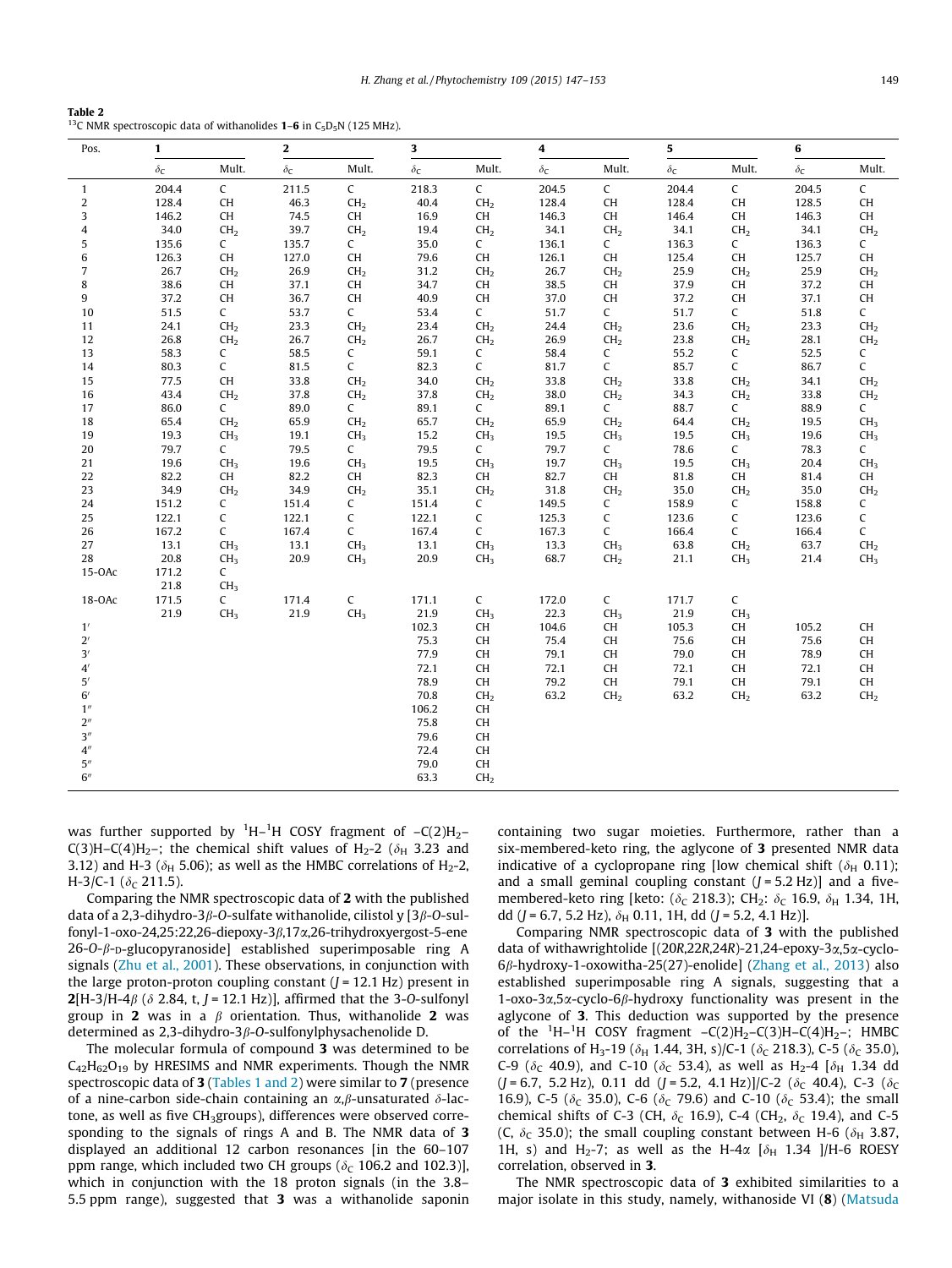<span id="page-3-0"></span>

Fig. 1. Withanolides 1–8 isolated from Physalis coztomatl.



Fig. 2. X-ray ORTEP drawing of  $15\alpha$ -acetoxyphysachenolide D (1).

[et al., 2001](#page-5-0)), a withanolide saponin with a 3-O-[ $\beta$ -D-glucopyranosyl- $(1\rightarrow 6)$ - $\beta$ - $D$ -glucopyranosyl] moiety. Comparisons suggested that both withanolides contained identical -O- $\beta$ -D-glucopyranosyl- $(1\rightarrow 6)$ - $\beta$ -D-glucopyranosyl] units. The observed chemical shift values of C-6 ( $\delta$ <sub>C</sub> 79.6, CH;  $\delta$ <sub>H</sub> 3.87, 1H, s), and HMBC correlations of H-6/C-1' ( $\delta_C$  102.3, CH) and H-1' ( $\delta_H$  4.82, 1H, d, J = 7.7 Hz)/C-6 established that the sugar moiety in 3 was attached at C-6. Thus, compound 3 was determined as  $6\beta$ -O-[ $\beta$ -D-glucopyranosyl- $(1\rightarrow6)$ - $\beta$ -D-glucopyranosyl]-(20S,22R)-14 $\alpha$ ,17 $\beta$ ,20-trihydroxy-18acetoxy-3a,5a-cyclo-1-oxowitha-24-enolide, and subsequently named physacoztolide F.

The molecular formula of compound 4 was determined to be  $C_{36}H_{50}O_{14}$  by HRESIMS and NMR experiments. The similarities between the NMR spectroscopic data of 4 [\(Tables 1 and 2](#page-1-0)) and the published data of 28-hydroxyphysachenolide D [\(Maldonado](#page-5-0) [et al., 2012](#page-5-0)), suggested that 4 contained a nine-carbon side-chain with an  $\alpha$ , $\beta$ -unsaturated  $\delta$ -lactone, as well as four CH<sub>3</sub> groups. However, the presence of six additional oxygenated carbons [five CH ( $\delta_c$  104.6, 79.2, 79.1, 75.4, 72.1) and a CH<sub>2</sub> ( $\delta_c$  63.2)] and seven protons in the range of 4–5 ppm suggested the presence of a pyranose form  $\beta$ -glucose moiety in **4**. This  $\beta$  configuration was further supported by the observed large coupling constant of the anomeric proton H-1' ( $\delta_H$  4.82, d, J = 7.7 Hz). Finally, the presence of high frequency shifts [H<sub>2</sub>-28 ( $\delta_H$  4.55 and 4.76) and C-28 ( $\delta_C$  68.7 CH<sub>2</sub>)] and the HMBC correlations [H-1'/C-28 and H<sub>2</sub>-28/C-1' ( $\delta$ <sub>C</sub> 104.6 CH)] indicated that this  $\beta$ -glucose moiety was attached to C-28 in 4. Thus, the structure of 4 was resolved as  $28$ -O- $\beta$ -D-glucopyranosylphysachenolide D.

Based on HRESIMS and NMR experiments, compound 5 was determined to be an isomer of  $28$ -O- $\beta$ -D-glucopyranosylphysachenolide D (4) and assigned a molecular formula of  $C_{36}H_{50}O_{14}$ . Though the NMR spectroscopic data of 5 and 4 were similar to each other (identical functional groups and multiplicities for all carbons present), differences were observed corresponding to the position of the pyranose form  $\beta$ -glucose moiety as well as the stereochemistry of the C-17 hydroxy group [\(Tables 1 and 2\)](#page-1-0).

HMBC correlations [H<sub>2</sub>-27 ( $\delta$ <sub>H</sub> 5.03, d, J = 10.8 Hz;  $\delta$ <sub>H</sub>4.76, d,  $J = 10.8$  Hz)/C-1' ( $\delta$ <sub>C</sub>105.3, CH); H-1' ( $\delta$ <sub>H</sub> 5.00, d, J = 7.7 Hz)/C-27 present in 5] and <sup>13</sup>C NMR shift differences between 4 [ $\delta$ <sub>C</sub> 13.3 (C-27,CH<sub>3</sub>);  $\delta_C$  68.7 (C-28,CH<sub>2</sub>)] and **5[** $\delta_C$  63.8 (C-27,CH<sub>2</sub>);  $\delta_C$ 21.1  $(C-28, CH<sub>3</sub>)$ ] suggested that the sugar moiety was attached to C-27 in 5 rather than at C-28 as observed in 4. This deduction was supported by comparing the NMR signals of 5 against the published data of a  $27$ -O- $\beta$ -D-glucopyranyl withanolide, namely sitoindoside IX [\(Ghosal et al., 1988; Zhang et al., 2011](#page-5-0)), revealing superimposable side-chain lactone signals.

Though 2D NMR spectroscopic data indicated that 4 and 5 contained an identical planar aglycone structure, noticeable  $^{13}$ C NMR shift differences were observed corresponding to the rings C and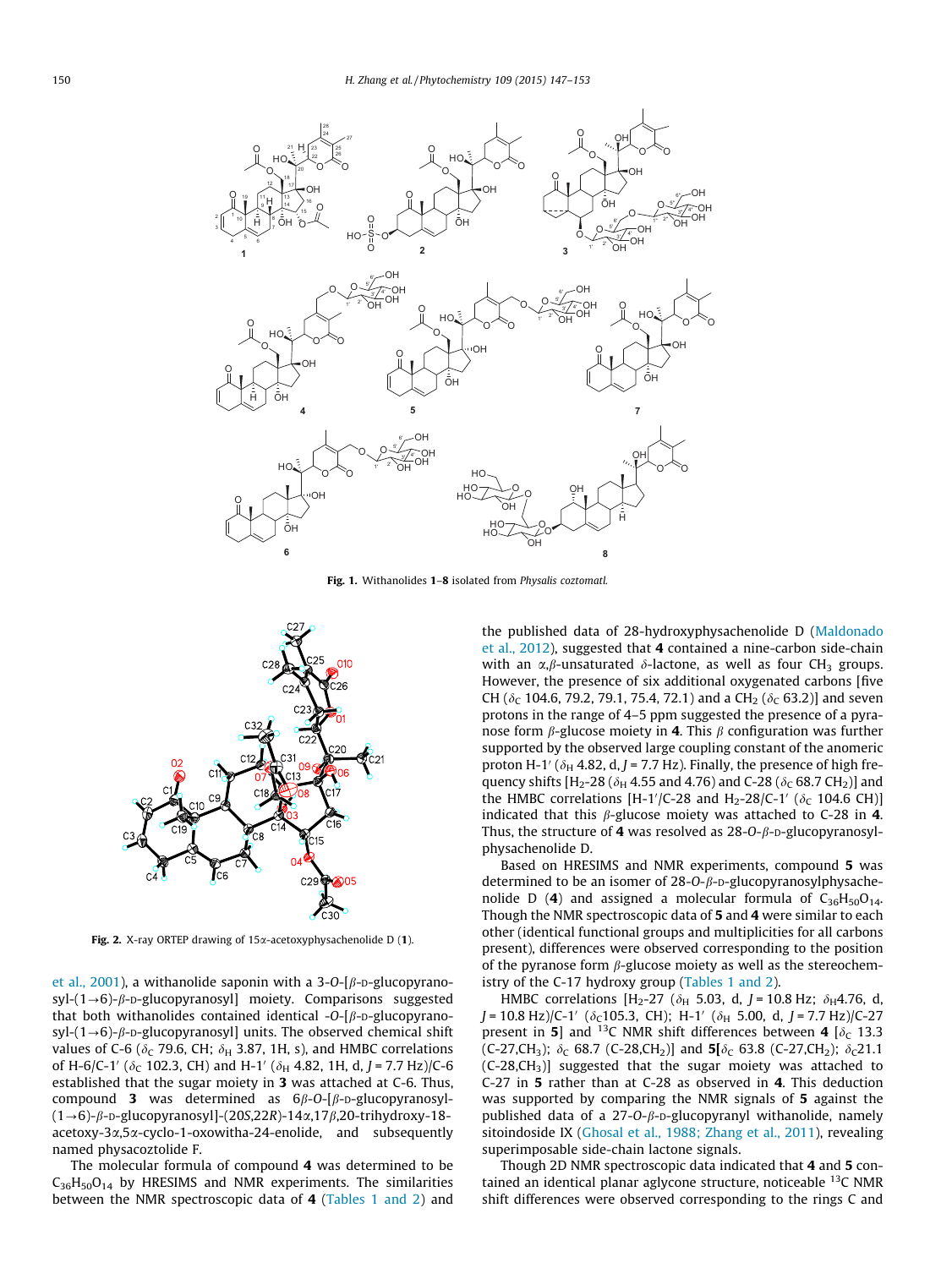D. The chemical shifts difference of C-12 and C-14 ( $\delta_c$  26.9 and 81.7 in 4;  $\delta_c$  23.8 and 85.7 in 5, respectively) induced by the  $\gamma$ -effect of the hydroxy group at C-17 (where a  $17\alpha$ -OH shields C-12 and a  $17\beta$ -OH shields C-14); as well as the chemical shifts of C-13 and C-16 ( $\delta_c$  58.4 and 38.0 in **4**;  $\delta_c$  55.2 and 34.3 in **5**, respectively) induced by the  $\gamma$ -effect of the hydroxy group at C-20 (where a 20-OH shields C-14 and C-16 in  $17\alpha$ -OH withanolides), implied that a 17 $\alpha$ -OH moiety was present in 5 ([Gottlieb and Kirson,](#page-5-0) [1981; Huang et al., 2009; Kirson and Gottlieb, 1980](#page-5-0)) instead of a  $17\beta$ -OH moiety in 4. This deduction was further supported by comparing the NMR signals of 5 against the published data of withanolides containing 14a,17a,20-trihydroxy functionalities [\(Gottlieb](#page-5-0) [and Kirson, 1981; Abdeljebbar et al., 2007](#page-5-0)). Thus, compound 5 (physacoztolide G) was determined as  $27$ -O- $\beta$ -D-glucopyranosyl-(20S,22R)-14a,17a,20-trihydroxy-18-acetoxy-1-oxowitha-2,5,24 trienolide.

Compound 6 was assigned a molecular formula of  $C_{34}H_{48}O_{12}$  by HRESIMS and NMR experiments. Though the NMR spectroscopic data of 5 and 6 were similar [\(Tables 1 and 2](#page-1-0)), differences were observed corresponding to the C-18 substituent, where the acetoxy methylene [C-18,  $\delta_c$  64.4;  $\delta_H$  4.99 (d, J = 11.2 Hz), 4.59 (d,  $J = 11.2 \text{ Hz}$ ; –OAc group,  $\delta_c$  171.7, 21.1;  $\delta_H$  2.12 (s)] moiety observed in 5, was absent in 6. Instead, a methyl  $\delta_c$  19.6 and  $\delta_H$ 1.49 (3H, s) group was observed in 6, implying that it is the 18-deacetoxy derivative of 5. This observation was supported by HMBC correlations ( $H_3$ -18/C-12, 13, 14, 17), and by the high-frequency shift of C-12 methylene  $\delta_c$  28.1 in 6 (with a C-18 methyl group) and  $\delta_c$  23.8 in 5 (with a 18-acetoxy methylene group) due to the  $\gamma$ -effect of the –OAc group at C-18]. In addition, comparing the superimposable aglycone NMR signals of 6 against the published data of a  $14\alpha$ ,17 $\alpha$ ,20-trihydroxy withanolide, namely withacoagulin D [\(Huang et al., 2009](#page-5-0)), further substantiated this hypothesis. Thus, compound 6 (physacoztolide H) was determined as  $27$ -O- $\beta$ -D-glucopyranosyl-(20S,22R)-14 $\alpha$ ,17 $\alpha$ ,20-trihydroxy-1oxowitha-2,5,24-trienolide.

Withanolides 1–7 are highly oxygenated steroids with oxygenation at C-14, 17 and 20. In addition, 1–4 present additional oxygenation at C-18, whereas both C-15 and C-18 are oxygenated in withanolide 1. Furthermore, withanolides  $1-4$  and 7 have a  $17\beta$ hydroxy group, whereas **5** and **6** contain a 17 $\alpha$  hydroxy moiety. It has been reported in the literature that the stereochemistry of the 17-hydroxy substituent can be determined by  $^{1}$ H NMR spectroscopy by comparing the  $H_3$ -19 and  $H_3$ -21 chemical shifts difference of a withanolide measured in  $C_5D_5N$  against in CDCl<sub>3</sub> ([Bessalle](#page-5-0) [and Lavie, 1992; Kirson and Gottlieb, 1980\)](#page-5-0). It is, however, far more convenient to simply compare the  $^{13}$ C NMR shifts of C-12, 13, 14, and 16; where an observed 3–5 ppm difference can distinguish between a pair of 17-epi isomers, and determine the precise orientation of the C-17 hydroxy moiety of each compound.

Such a pattern was observed when comparing the  $^{13}$ C NMR chemical shifts of the 17-epi isomeric aglycones of 4 (C-12, 13, 14, 16:  $\delta_c$  26.9, 58.4, 81.7, 38.0) and 5 (C-12, 13, 14, 16:  $\delta_c$ 23.8, 55.2, 85.7, 34.3), where the 17-OH and 20-OH groups induce the  $\gamma$ -effect [\(Table 2](#page-2-0)). Comparing these values it becomes apparent that shielding of C-12, C-13 and C-16 (but not C-14) is observed when a 17 $\alpha$ -OH is present. Conversely, the presence of a 17 $\beta$ -OH substituent results in the shielding of C-14, whereas C-12, C-13 and C-16 remain unaffected. Analogous shift differences are consistent with the published data of other 17-epi isomers such as withanolide E (17 $\beta$ -OH functionality) and iso-withanolide E (17 $\alpha$ -OH functionality) ([Gottlieb and Kirson, 1981](#page-5-0)); as well as withanolide F (17 $\beta$ -OH functionality) and withanolide J (17 $\alpha$ -OH functionality) ([Abdeljebbar et al., 2007\)](#page-5-0).

Utilizing this method to examine the published data of withanolides isolated from Withania coagulans reveals that coagulansin A ([Jahan et al., 2010](#page-5-0)) contains a 17 $\alpha$ -hydroxy moiety rather than the reported 17*B*-hydroxy functionality. This revised structure is identical to that of another W. coagulans withanolide, namely withaco-agulin D ([Huang et al., 2009\)](#page-5-0). Not only are the reported  $^{13}$ C NMR spectroscopic data sets of these two withanolides superimposable, but they are very similar to reported data of other  $17\alpha$ -OH withanolides rather than  $17\beta$ -OH withanolides. For instance, the C-12 to C-16<sup>13</sup>C NMR data of coagulin A ( $\delta$ <sub>C</sub> 27.0, 51.0, 84.0, 32.0, 33.0) ([Jahan et al., 2010](#page-5-0)) are similar to those of the 17 $\alpha$ -OH, yet quite different to those of 17 $\beta$ -OH withanolides, such as withanolide F ( $\delta_c$ 30.1, 53.7, 81.4, 31.9, 35.7) [\(Abdeljebbar et al., 2007\)](#page-5-0).

## 3. Experimental

#### 3.1. General experimental procedures

Optical rotations were measured with a Rudolph RS Autopol IV automatic polarimeter. IR data were obtained with a Thermo Nicolet Avatar 380 FT-IR spectrometer. NMR spectra were recorded with a Bruker AV-400 spectrometer equipped with a X-channel observed quadruple nuclei probe or an AVIII-500 instrument with a cryogenically-cooled carbon observe probe for <sup>1</sup>H, APT <sup>13</sup>C, COSY, HSQC, HMBC, and ROESY. Chemical shift values are given in  $\delta$ (ppm) using the peak signals of the solvent  $C_5D_5N$  ( $\delta_H$  8.74 and  $\delta_c$  150.3) as references and coupling constants were reported in Hz. HRESIMS data were collected with a LCT Premier time of flight mass spectrometer (Waters Corp., Milford, MA). Column chromatography (CC) was performed on CombiFlash columns (Teledyne Isco, Lincoln, NE). Normal-phase silica gel G TLC plates (w/UV 254) and reversed-phase  $C_{18}$  TLC plates (w/UV 254) (Sorbent Technologies, Atlanta, GA) were used for fractionation and compound detection. The spots were visualized using UV light at 254 nm and spraying with 10% EtOH-sulfuric acid reagent. Semi-preparative HPLC was performed on an Agilent 1200 unit equipped with a DAD detector, utilizing a Lichrospher RP-18 column  $(250 \times 10 \text{ mm}, 5 \text{ µm}).$ 

## 3.2. Plant material

Seeds of P. coztomatl were planted in flats in the greenhouse at the University of Kansas in January 2011. Seedlings were transplanted to research beds of the Native Medicinal Plant Research Program garden at the University of Kansas (latitude: 30.0094°; longitude: 95.20645°, Douglas County, Kansas, USA) in April. Fresh aerial parts of P. coztomatl were harvested at about 8 months of age on September 27, 2011. The species was identified by plant taxonomist Dr. Kelly Kindscher at the Kansas Biological Survey, University of Kansas. A voucher specimen (Kelly Kindscher 4073) is deposited in the R.L. McGregor Herbarium of the University of Kansas.

#### 3.3. Extraction and isolation

The collected biomass was air dried indoors, ground to a coarse powder (2.8 kg) and stored in an air-tight dark container until processing time. It was extracted three times with  $CH_2Cl_2-MeOH$ (50:50, 12.0 L) at room temperature. After removing the solvents in vacuo, the extract  $(220 g)$  was suspended in H<sub>2</sub>O  $(1.0 L)$ , followed by successive partitions with  $n$ -hexane, ethyl acetate and *n*-butanol ( $3 \times 1.0$  L).

The resulting *n*-butanol fraction  $(55 g)$  obtained was subjected to MCI CHP20P gel CC  $(2.0 \text{ Kg})$  eluted with a mixture of H<sub>2-</sub> O-MeOH (100:0, 80:20, 60:40, 40:60, 85:15, 0:100), in order of increasing concentrations of MeOH. The 85% MeOH fraction (10.8 g) was subjected to silica gel CC, eluted with  $CH_2Cl_2-CH_3COCH_3$ with increasing amounts of  $CH<sub>3</sub>COCH<sub>3</sub>$  to afford compounds 1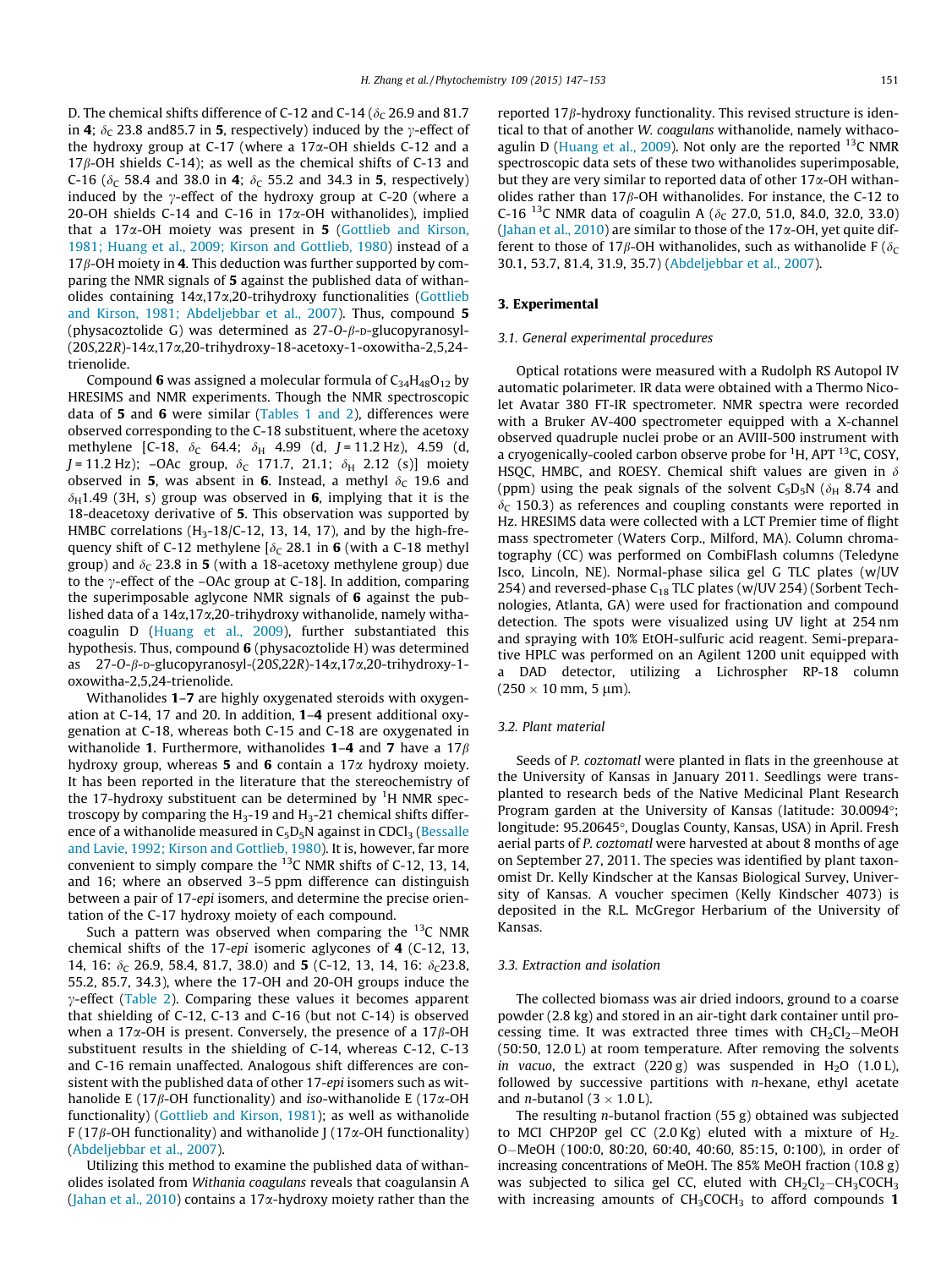<span id="page-5-0"></span> $(12 \text{ mg})$  and 7 (500 mg). The 60% MeOH fraction  $(4.2 \text{ g})$  was subjected to silica gel CC, eluted with  $\mathrm{CH_2Cl_2{-}MeOH{-}H_2O}$   $(7:1:0.1)$ with increasing amounts of MeOH-H2O (10:1); followed by reversed-phase C18 Si gel CC (200 g, particle size 40-63 µm), eluted by MeOH $-\rm H_{2}O$  (40:60, 50:50, 60:40, 65:35). The resulting fractions were subjected to semi-preparative HPLC, with a  $\rm CH_3CN\rm -H_2O$  (18:82; 26:74; 28:72; 30:70) mobile phase, to afford compounds 2 (70 mg), 3 (57 mg), 4 (92 mg), 5 (42 mg), 6  $(66 \text{ mg})$ , and **8**  $(1.3 \text{ g})$ .

## 3.3.1. 15a-Acetoxyphysachenolide D (1)

Colorless needles;  $[\alpha]_{D}^{25}$  –47.5 (c 0.04, MeOH); UV (MeOH)  $\lambda_{\max}$ (log  $\varepsilon$ ) 226 (2.57) nm; IR (neat)  $v_{\text{max}}$  3260 (broad), 2833, 2833, 1740, 1640, 1100, 1015 cm<sup>-1</sup>; HRESIMS  $m/z$  609.2670 [M+Na]<sup>+</sup>(calcd for  $C_{32}H_{42}O_{10}$ Na, 609.2676,  $\Delta$  = 1.0 ppm), 1195.5483 [2M+Na] (calcd for C $_{64}$ H $_{84}$ O $_{20}$ Na, 1195.5454); For  $^1{\rm H}$  NMR and  $^{13}{\rm C}$  NMR spectroscopic data, see [Tables 1 and 2](#page-1-0).

# 3.3.2. Single-crystal X-ray structure determination of  $15\alpha$ -acetoxyphysachenolide D (1)

Crystal analysis was performed with a colorless cubic crystal (dimensions  $0.51 \times 0.07 \times 0.03$  mm<sup>3</sup>) obtained from CH<sub>3</sub>COCH<sub>3</sub>–CH<sub>3</sub>CN (1:1) using Cu K $\alpha$  radiation ( $\lambda$  = 1.54178 Å)on a Bruker APEX2 diffractometer equipped with a Bruker MicroStar microfocus rotating anode X-ray source and Helios multilayer optics. Crystal data for 1:  $C_{32}H_{42}O_{13}$ : 3H<sub>2</sub>O (formula weight 640.70), Orthorhombic, space group  $P2_12_12_1$ , T = 100(2) K, crystal cell parameters  $a = 10.8337(13)$  Å,  $b = 15.0357(18)$  Å,  $c = 19.525(2)$  Å,  $V = 3180.5(7)$  Å<sup>3</sup>,  $D_c = 1.338$  Mg/m<sup>3</sup>,  $Z = 4$ ,  $F(000) = 1376$ , absorption coefficient  $\mu$  = 0.863 mm $^{-1}$ . A total of 18,789 reflections were collected in the range  $3.71 < \theta < 68.09^{\circ}$ , with 5564 independent reflections  $[R<sub>(int)</sub> = 0.0256]$ , completeness to  $\theta = 66^{\circ}$  was 99.4%. Multi-scan absorption correction applied; full-matrix least-squares refinement on  $F^2$ , the number of data/restraints/parameters were 5564/0/579; goodness-of-fit on  $F^2$  = 1.049; final R indices  $[I > 2\sigma]$ (I)],  $R_1 = 0.0276$ ,  $\omega R_2 = 0.0726$ ; R indices (all data),  $R_1 = 0.0282$ ,  $\omega R_2$  = 0.0732; largest difference peak and hole, 0.177 and  $-0.168$  e/Å<sup>-3</sup>.

## 3.3.3. 2,3-Dihydro-3 $\beta$ -O-sulfonylphysachenolide D (2)

Solid;  $[\alpha]_{D}^{25}$  –66.4 (c 0.63, MeOH); UV (MeOH)  $\lambda_{\max}$  (log  $\varepsilon$ ) 225  $(1.97)$  nm; IR (neat)  $v_{\text{max}}$  3346 (broad), 2948, 2832, 1701, 1392, 1233, 1140, 1020 cm<sup>-1</sup>; HRESIMS  $m/z$  649.2314 [M+Na]<sup>+</sup>(calcd for  $C_{30}H_{42}O_{12}$ SNa, 649.2295,  $\Delta$  = 2.9 ppm); For <sup>1</sup>H NMR and <sup>13</sup>C NMR spectroscopic data, see [Tables 1 and 2](#page-1-0).

## 3.3.4. Physacoztolide F (3)

Solid;  $[\alpha]_D^{25}$  –30.1 (c 1.82, MeOH); UV (MeOH)  $\lambda_{\text{max}}$  (log  $\varepsilon$ ) 220 (1.80) nm; IR (neat)  $v_{\text{max}}$  3347 (broad), 2942, 2832, 1700, 1685, 1395, 1023 cm<sup>-1</sup>; HRESIMS  $m/z$  893.3796 [M+Na]<sup>+</sup>(calcd for  $C_{42}H_{62}O_{19}$ Na, 893.3783,  $\Delta$  = 1.5 ppm); For <sup>1</sup>H NMR and <sup>13</sup>C NMR spectroscopic data, see [Tables 1 and 2](#page-1-0).

# 3.3.5. 28-O- $\beta$ -D-Glucopyranosylphysachenolide D (4)

Solid;  $[\alpha]_D^{25}$  21.4 (c 0.36, MeOH); UV (MeOH)  $\lambda_{\text{max}}$  (log  $\varepsilon$ ) 226 (2.28) nm; IR (neat)  $v_{\text{max}}$  3312 (broad), 2944, 2832, 1702, 1685, 1450, 1021 cm<sup>-1</sup>; HRESIMS  $m/z$  729.3121 [M+Na]<sup>+</sup>(calcd for  $C_{36}H_{50}O_{14}$ Na, 729.3098,  $\Delta$  = 3.2 ppm); For <sup>1</sup>H NMR and <sup>13</sup>C NMR spectroscopic data, see [Tables 1 and 2](#page-1-0).

# 3.3.6. Physacoztolide G (5)

Solid;  $[\alpha]_D^{25}$  48.1 (c 0.69, MeOH); UV (MeOH)  $\lambda_{\text{max}}$  (log  $\varepsilon$ ) 222 (2.30) nm; IR (neat)  $v_{\text{max}}$  3340 (broad), 2944, 2831, 1700, 1662, 1405, 1022 cm<sup>-1</sup>; HRESIMS  $m/z$  729.3101 [M+Na]<sup>+</sup>(calcd for  $C_{36}H_{50}O_{14}$ Na, 729.3098,  $\Delta$  = 0.4 ppm); For <sup>1</sup>H NMR and <sup>13</sup>C NMR spectroscopic data, see [Tables 1 and 2](#page-1-0).

#### 3.3.7. Physacoztolide H (6)

Solid;  $[\alpha]_D^{25}$  12.8 (c 040, MeOH); UV (MeOH)  $\lambda_{\text{max}}$  (log  $\varepsilon$ ) 222  $(2.37)$  nm; IR (neat)  $v_{\text{max}}$  3344 (broad), 2942, 2830, 1700, 1680, 1662, 1397, 1021 cm<sup>-1</sup>; HRESIMS  $m/z$  671.3035 [M+Na]<sup>+</sup>(calcd for  $C_{34}H_{48}O_{12}$ Na, 671.3044,  $\Delta$  = 1.3 ppm); For <sup>1</sup>H NMR and <sup>13</sup>C NMR spectroscopic data, see [Tables 1 and 2](#page-1-0).

## Acknowledgements

This study was supported, in part, by Grant IND 0061464 (awarded to B.N.T. and K.K.) from the Kansas Bioscience Authority (KBA) and Center for Heartland Plant Innovations (HPI) and KU Grant 2506014-910/099 to B.N.T. The authors are grateful to National Science Foundation (NSF) MRI Grant CHE-0923449 (which was used to purchase a Bruker APEX2 X-ray diffractometer and the software), NSF MRI Grant #0320648, NIH Shared Instrumentation Grant # S10RR024664 and S10RR014767 (which were used to purchase the Bruker AV-400 and AVIII-500 spectrometers and the software).

## Appendix A. Supplementary data

 ${}^{1}$ H,  ${}^{13}$ C(APT), and 2D NMR spectra of withanolides **1–6** are available. Crystallographic data for the structure of 1 as reported in this paper were deposited with the Cambridge Crystallographic Data Centre with the CCDC number 1020813. Copies of the data can be obtained, free of charge, on application to the Director, CCDC, 12 Union Road, Cambridge CB2 1EZ, UK (fax: +44-(0)1223- 336033 or e-mail: deposit@ccdc.cam.ac.uk). Supplementary data associated with this article can be found, in the online version, at <http://dx.doi.org/10.1016/j.phytochem.2014.10.012>.

#### References

- [Abdeljebbar, L.H., Humam, M., Christen, P., Jeannerat, D., Vitorge, B., Amzazi, S.,](http://refhub.elsevier.com/S0031-9422(14)00416-6/h0005) [Benjouad, A., Hostettmann, K., Bekkouche, K., 2007. Withanolides from](http://refhub.elsevier.com/S0031-9422(14)00416-6/h0005) Withania adpressa[. Helv. Chim. Acta 90, 346–352](http://refhub.elsevier.com/S0031-9422(14)00416-6/h0005).
- [Bessalle, R., Lavie, D., 1992. Withanolide C, a chlorinated withanolide from](http://refhub.elsevier.com/S0031-9422(14)00416-6/h0010) Withania somnifera[. Phytochemistry 31, 3648–3651](http://refhub.elsevier.com/S0031-9422(14)00416-6/h0010).
- [Cao, C.M., Zhang, H., Gallagher, R.J., Day, V.W., Kindscher, K., Grogan, P., Cohen, M.S.,](http://refhub.elsevier.com/S0031-9422(14)00416-6/h0015) [Timmermann, B.N., 2014. Withanolides from](http://refhub.elsevier.com/S0031-9422(14)00416-6/h0015) Physalis hispida. J. Nat. Prod. 77, [631–639](http://refhub.elsevier.com/S0031-9422(14)00416-6/h0015).
- [Chen, L.X., Hao, H., Qiu, F., 2011. Natural withanolides: an overview. Nat. Prod. Rep.](http://refhub.elsevier.com/S0031-9422(14)00416-6/h0020) [28, 705–740](http://refhub.elsevier.com/S0031-9422(14)00416-6/h0020).
- [Ghosal, S., Kaur, R., Srivastava, R.S., 1988. Sitoindosides IX and X, new](http://refhub.elsevier.com/S0031-9422(14)00416-6/h0025) glycowithanolides from Withania somnifera[. Indian J. Nat. Prod. 4, 12–13](http://refhub.elsevier.com/S0031-9422(14)00416-6/h0025).<br>[Gottlieb,](http://refhub.elsevier.com/S0031-9422(14)00416-6/h0030) [H.E.,](http://refhub.elsevier.com/S0031-9422(14)00416-6/h0030) [Kirson,](http://refhub.elsevier.com/S0031-9422(14)00416-6/h0030) [I.,](http://refhub.elsevier.com/S0031-9422(14)00416-6/h0030) [1981.](http://refhub.elsevier.com/S0031-9422(14)00416-6/h0030) <sup>13</sup>[C NMR spectroscopy of the withanolides and other](http://refhub.elsevier.com/S0031-9422(14)00416-6/h0030)
- highly oxygenated C<sub>28</sub> steroids. Org. Magn. Reson. 16, 20-25.
- [Huang, C.F., Ma, L., Sun, L.J., Ali, M., Arfanc, M., Liu, J.W., Hu, L.H., 2009.](http://refhub.elsevier.com/S0031-9422(14)00416-6/h0035) [Immunosuppressive withanolides from](http://refhub.elsevier.com/S0031-9422(14)00416-6/h0035) Withania coagulans. Chem. Biodivers. [6, 1415–1426](http://refhub.elsevier.com/S0031-9422(14)00416-6/h0035).
- [Jahan, E., Perveen, S., Fatima, I., Malik, A., 2010. Coagulansins A and B, new](http://refhub.elsevier.com/S0031-9422(14)00416-6/h0040) withanolides from Withania coagulans [Dunal. Helv. Chim. Acta 93, 530–535.](http://refhub.elsevier.com/S0031-9422(14)00416-6/h0040)
- Kirson, I., Gottlieb, H.E., 1980. 14a-hydroxy-steroids from Withania somnifera (L.) Dun. (Solanaceae). J. Chem. Res. (S), 338–339, (M) 4275–4293.
- [Maldonado, E., Torres, F.R., Martínez, M., Pérez-Castorena, A.L., 2004. 18-](http://refhub.elsevier.com/S0031-9422(14)00416-6/h0050) [Acetoxywithanolides from](http://refhub.elsevier.com/S0031-9422(14)00416-6/h0050) Physalis chenopodifolia. Planta Med. 70, 59–64.
- [Maldonado, E., Gutiérrez, R., Pérez-Castorena, A.L., Martínez, M., 2012.](http://refhub.elsevier.com/S0031-9422(14)00416-6/h0055) [Orizabolide, a new withanolide from](http://refhub.elsevier.com/S0031-9422(14)00416-6/h0055) Physalis orizabae. J. Mex. Chem. Soc. [56, 128–130](http://refhub.elsevier.com/S0031-9422(14)00416-6/h0055).
- [Matsuda, M., Murakami, T., Kishi, A., Yoshikawa, M., 2001. Structures of](http://refhub.elsevier.com/S0031-9422(14)00416-6/h0060) [withanosides I, II, III, IV, V, VI, and VII, new withanolide glycosides, from the](http://refhub.elsevier.com/S0031-9422(14)00416-6/h0060) roots of Indian Withania somnifera [Dunal. and inhibitory activity for](http://refhub.elsevier.com/S0031-9422(14)00416-6/h0060) [tachyphylaxis to clonidine in isolated guinea-Pig ileum. Bioorg. Med. Chem. 9,](http://refhub.elsevier.com/S0031-9422(14)00416-6/h0060) [1499–1507.](http://refhub.elsevier.com/S0031-9422(14)00416-6/h0060)
- [Misico, R.I., Nicotra, V.E., Oberti, J.C., Barboza, G., Gil, R.R., Burton, G., 2011.](http://refhub.elsevier.com/S0031-9422(14)00416-6/h0065) [Withanolides and related steroids. Prog. Chem. Org. Nat. Prod. 94, 127–229](http://refhub.elsevier.com/S0031-9422(14)00416-6/h0065).
- [Pérez-Castorena, A.L., Oropeza, R.F., Vazquez, A.R., Martínez, M., Maldonado, E.,](http://refhub.elsevier.com/S0031-9422(14)00416-6/h0075) [2006. Labdanes and withanolides from](http://refhub.elsevier.com/S0031-9422(14)00416-6/h0075) Physalis coztomatl. J. Nat. Prod. 69, 1029– [1033.](http://refhub.elsevier.com/S0031-9422(14)00416-6/h0075)
- [Zhang, H., Samadi, A.K., Gallagher, R.J., Araya, J.J., Tong, X., Day, V.W., Cohen, M.S.,](http://refhub.elsevier.com/S0031-9422(14)00416-6/h0080) [Kindscher, K., Gollapudi, R., Timmermann, B.N., 2011. Cytotoxic withanolides](http://refhub.elsevier.com/S0031-9422(14)00416-6/h0080) constituents of Physalis longifolia[. J. Nat. Prod. 74, 2532–2544.](http://refhub.elsevier.com/S0031-9422(14)00416-6/h0080)